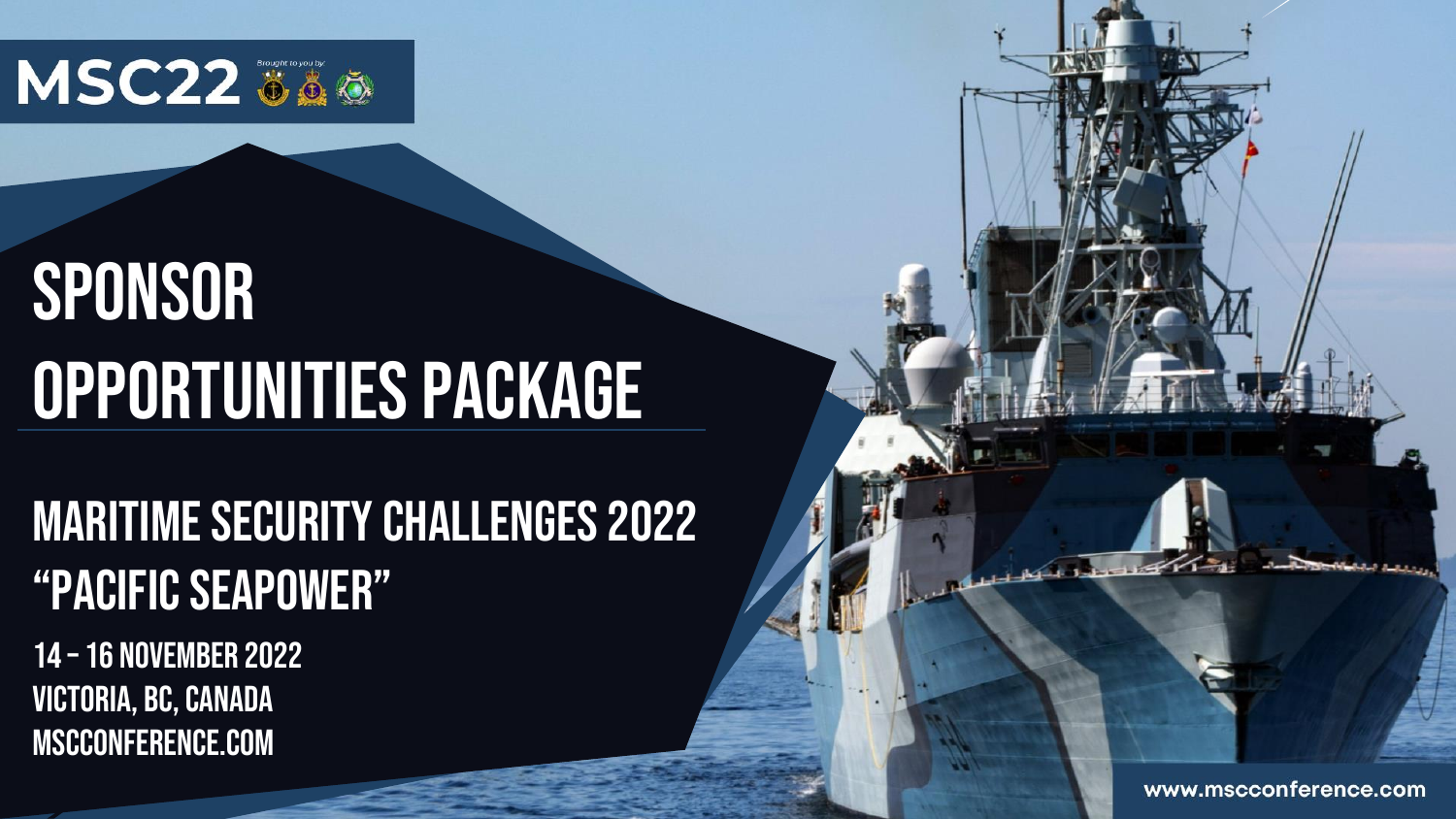

# Maritime Security Challenges 2022 (MSC22)

The Maritime Security Challenges conference series recognizes Canada's status as a maritime nation by bringing together global representatives to examine the issues affecting the maritime environment of today and tomorrow.

**Maritime Security Challenges 2022 (MSC22)** will be one of the earliest in-person international maritime events in 2022. Traditionally, this acclaimed meeting attracts over 200 influential Canadian and international delegates representing military and related maritime industries in the Pacific Rim and around the world\*. Its program engages an exclusive senior contingent of professionals involved in all aspects of maritime operations and security, including key decisionmakers, academics, industry suppliers, as well as accomplished subject matter experts.

\*MSC18 representation came from 23 nations, and included over 100 military/Coast Guard attendees, as well as government, industry, and academic delegates.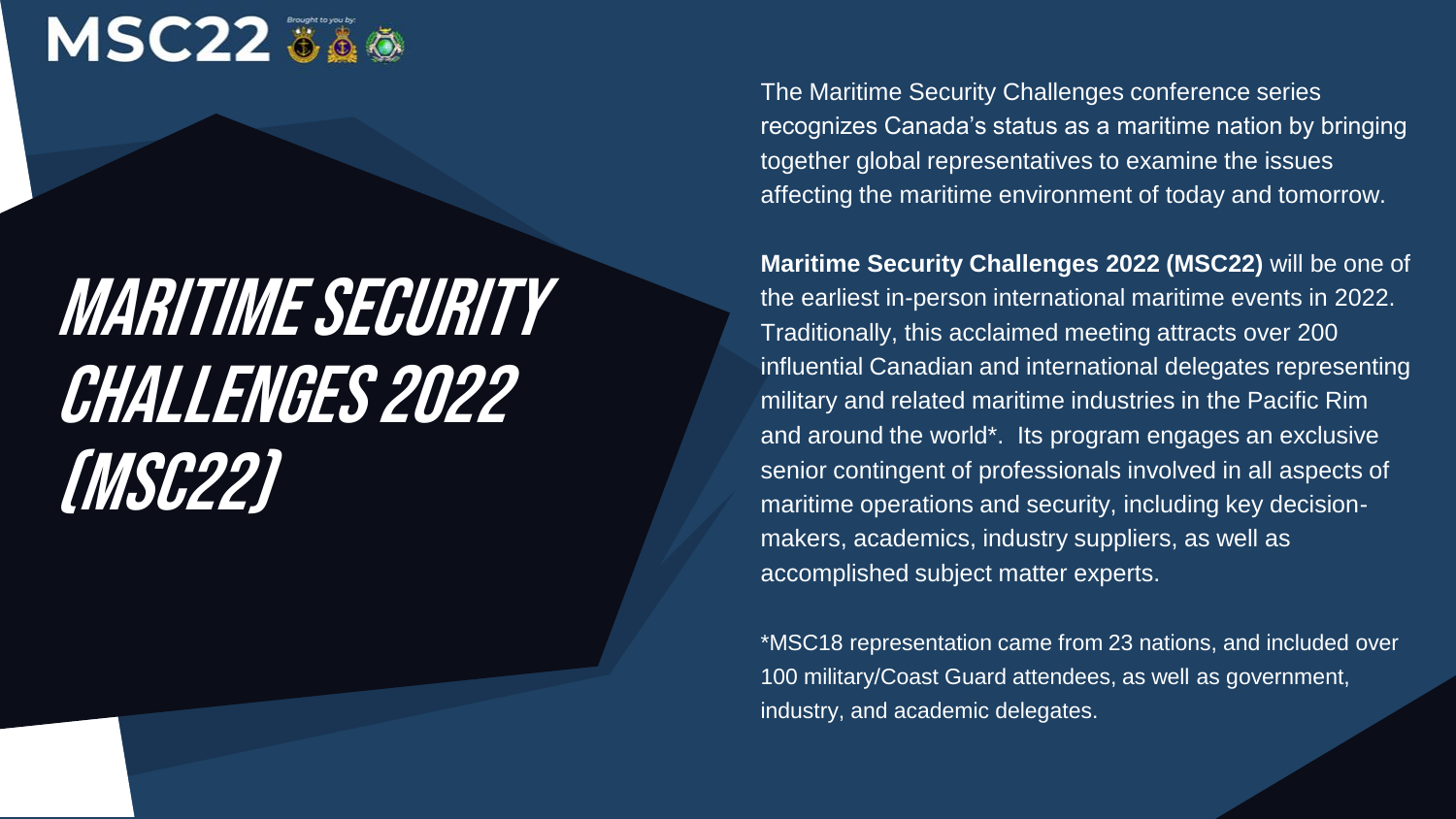### **ПЭ** MSC18 Testimonials

"By far, one of the finest maritime/naval conferences…"

"The MSC series is a must for all practitioners and students of

maritime security."

"The variety of countries represented was outstanding."

"Presentations and discussion exceeded expectations. World-

class!"

"One of the best run maritime/naval conferences that I've ever

3

attended!"

"Absolutely superb planning and execution."

"Always one of the very best I attend."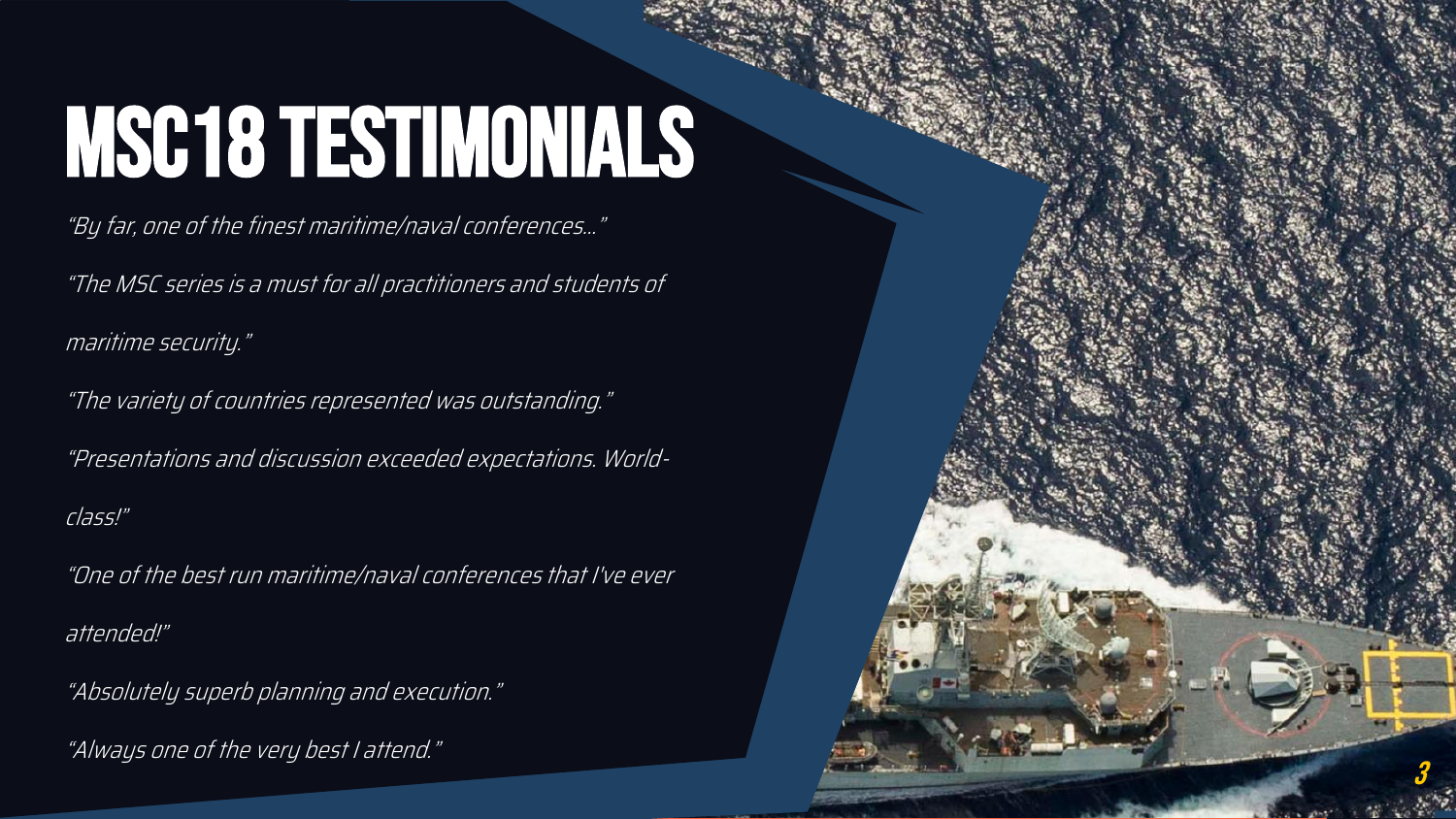# As an MSC22 sponsor

•Embrace this early opportunity to reconnect in-person with customers, colleagues and friends.

- •Introduce yourself, your firm and its products to active and future decision-makers from Canada, the United States and around the Pacific Rim.
- •Your firm's brand will reach over 4500 persons connected with the MSC series, including over 1500 persons accessing regular MSC Virtual

Sessions.

- •You have an opportunity to demonstrate to MSC partners and attendees your recognition of the value that the MSC series brings to your community.
- •You may select a sponsorship level that will fit your budget.
- •You will be supporting a unique Canadian-led international dialogue on topical security issues relating to the Indo-Asia-Pacific region.

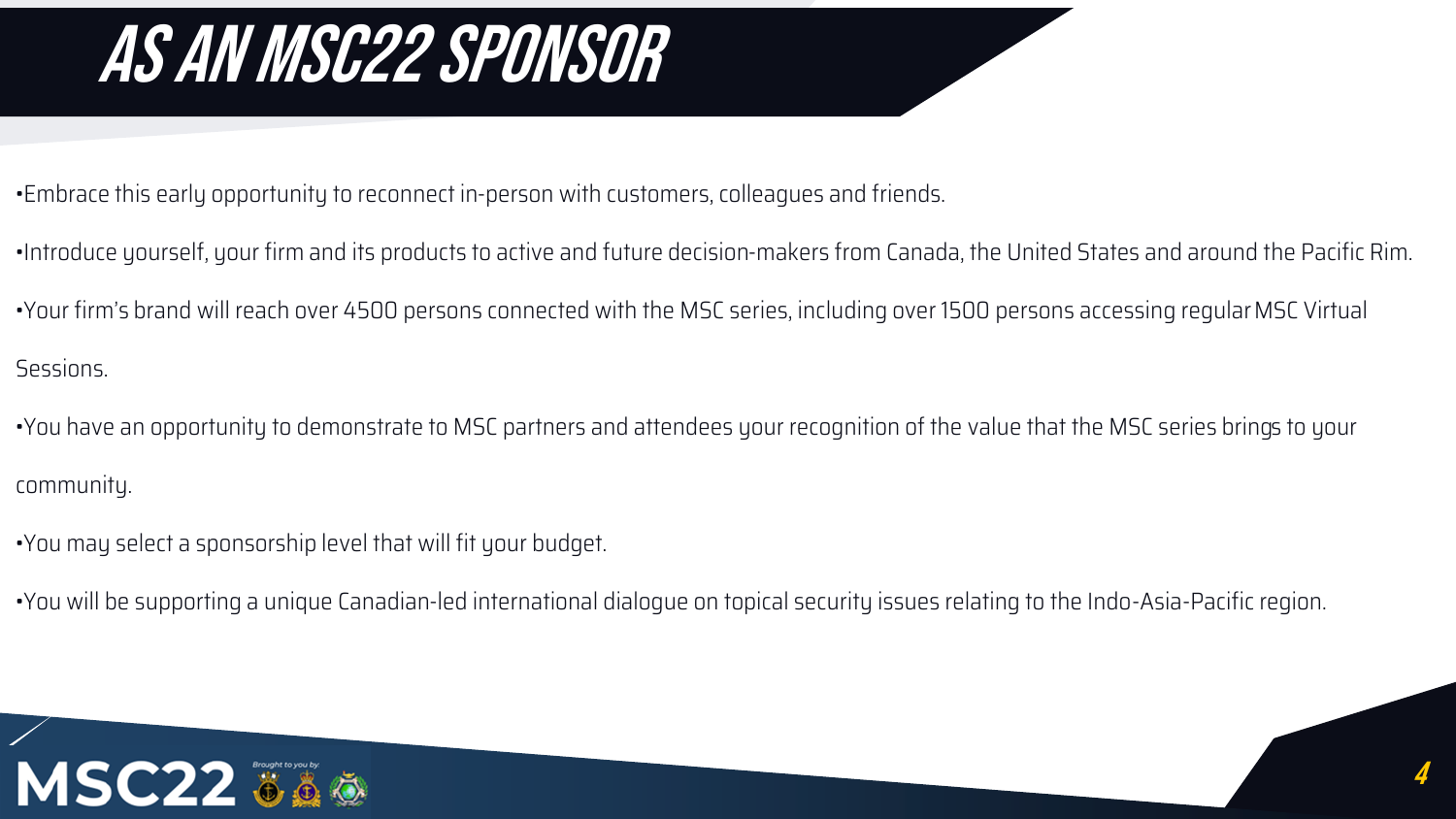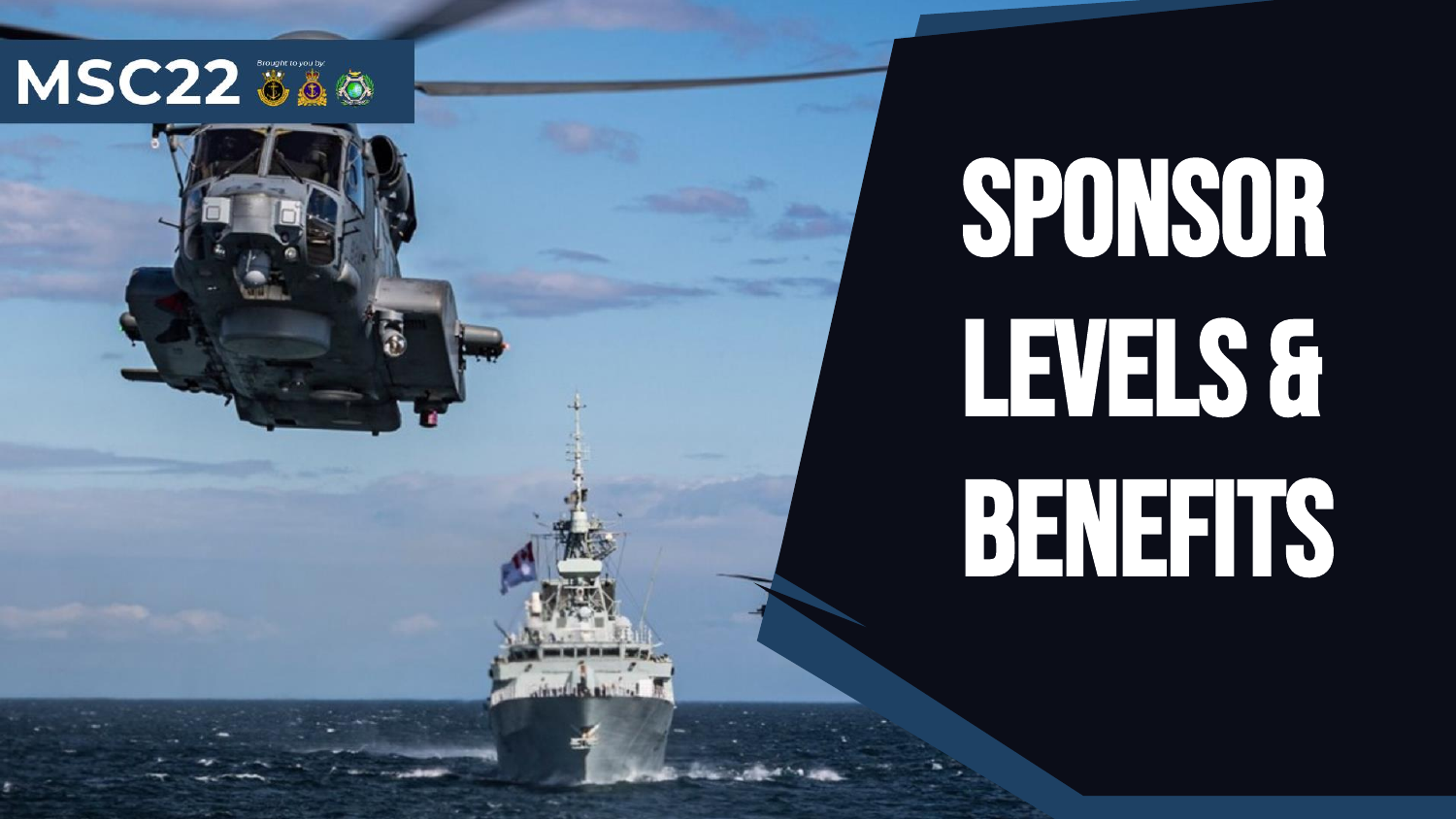| <b>SPONSOR LEVELS &amp; BENEFITS</b>                                  | MSC <sub>22</sub>   | MSC <sub>22</sub>  | MSC <sub>22</sub> | MSC <sub>22</sub>    |
|-----------------------------------------------------------------------|---------------------|--------------------|-------------------|----------------------|
|                                                                       | Supporter<br>\$2500 | Silver<br>\$5000   | Gold<br>\$10,000  | Platinum<br>\$20,000 |
| Complimentary delegate registrations*                                 |                     |                    |                   | b                    |
| Additional invitations to MSC22 Welcome Reception                     |                     |                    | 4                 | 6                    |
| Additional invitations to RCN familiarization event**                 |                     |                    |                   |                      |
| Exhibit booth                                                         |                     | Table top          | 8x10 space        | 8x10 space           |
| Sponsor logo: MSC website; MSC22 handbook; holding slides; conference | Yes                 | Yes                | Yes               | <b>Yes</b>           |
| communications***                                                     |                     |                    |                   |                      |
| Sponsor corporate profile (MSC website & MSC22 handbook)              | 100 words           | 200                | 300               | 400                  |
| Sponsor ad in MSC22 handbook                                          | ¼ page              | $\frac{1}{2}$ page | Full page         | Back cover           |
| Announcement of sponsorship in e-bulletin****                         |                     | Yes                | Priority          | Dedicated            |
| Sponsor recognition at MSC Virtual Sessions: verbal & logo            | Yes                 | Yes                | + 1 min video     | + 1m video           |

\*Delegate registration includes: access to all Sessions; pre-conference familiarization event hosted by Royal Canadian Navy; official MSC22 Banquet; MSC22 Welcome Reception; official lunches; continental breakfast.

\*\*proposed day sail.

\*\*\* Sponsor logo: 1) on all pages of MSC website hyperlinked to sponsor website; 2) on sponsor page of MSC22 handbook; on conference signage; 3) on holding slides - conference video screen in main conference hall 4) on all media releases, e-bulletins.

\*\*\*\*reach of 4500 persons and growing.

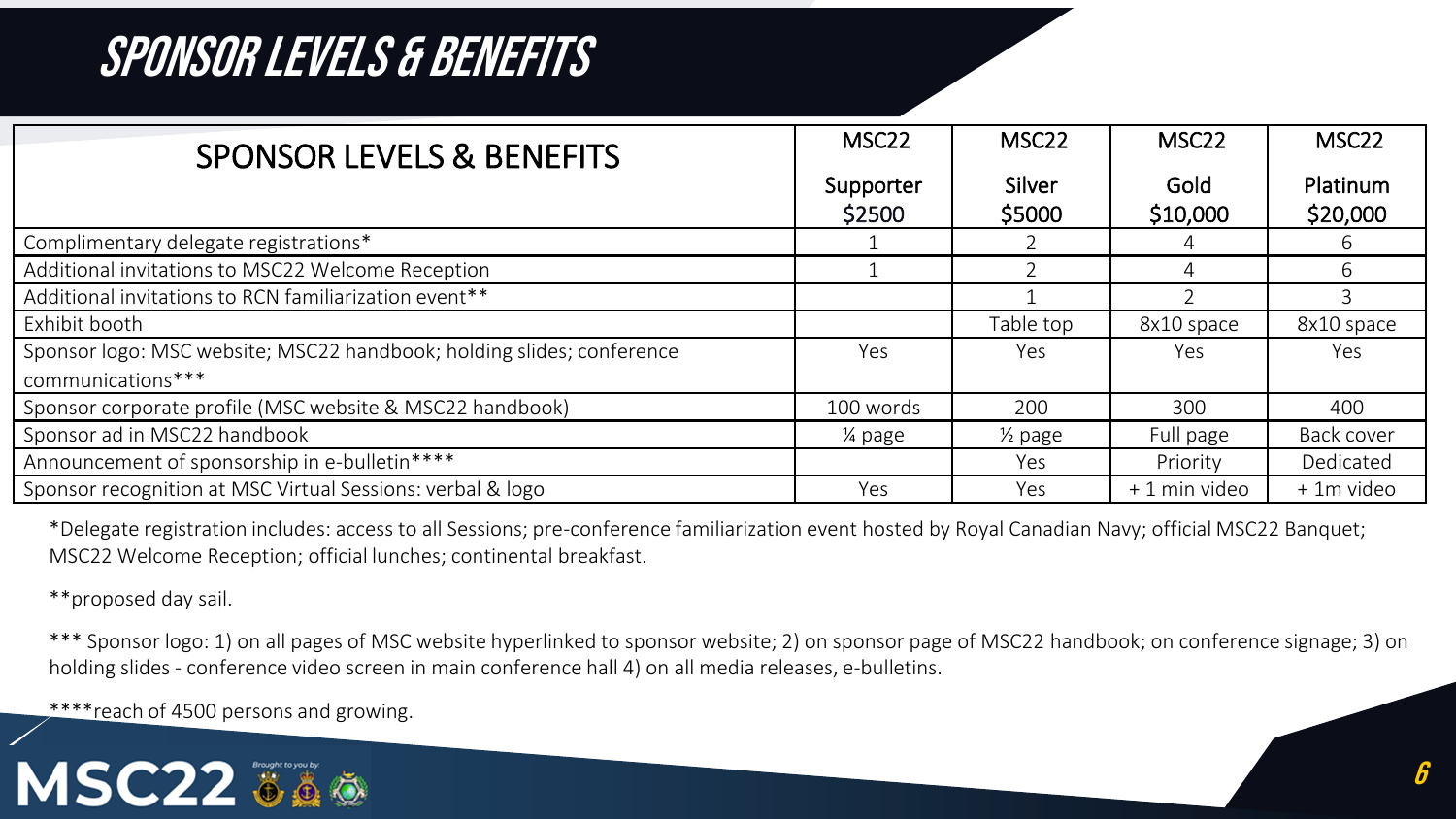#### MSC22 PLATINUM SPONSOR will receive the following benefits in addition to those identified in the sponsor grid:

7

#### OWNERSHIP BENEFITS:

- Exclusive: official sponsor of MSC22 Banquet with 1 representative at head table
- Exclusive: opportunity to introduce keynote speaker at MSC22 Banquet
- Opportunity to make hospitality enhancements at above event (at sponsor's cost)

#### EXCLUSIVE BENEFITS:

• Pre-recorded video presentation (1 min) before commencement of MSC22 proceedings

#### FIRST RIGHT OF REFUSAL\*:

- To provide delegate portfolio (at cost to sponsor)
- To provide MSC22 lanyard
- To provide welcome basket in MSC22 delegates' Fairmont Empress hotel rooms

\*at sponsor's expense; decision required by 31 August 2022

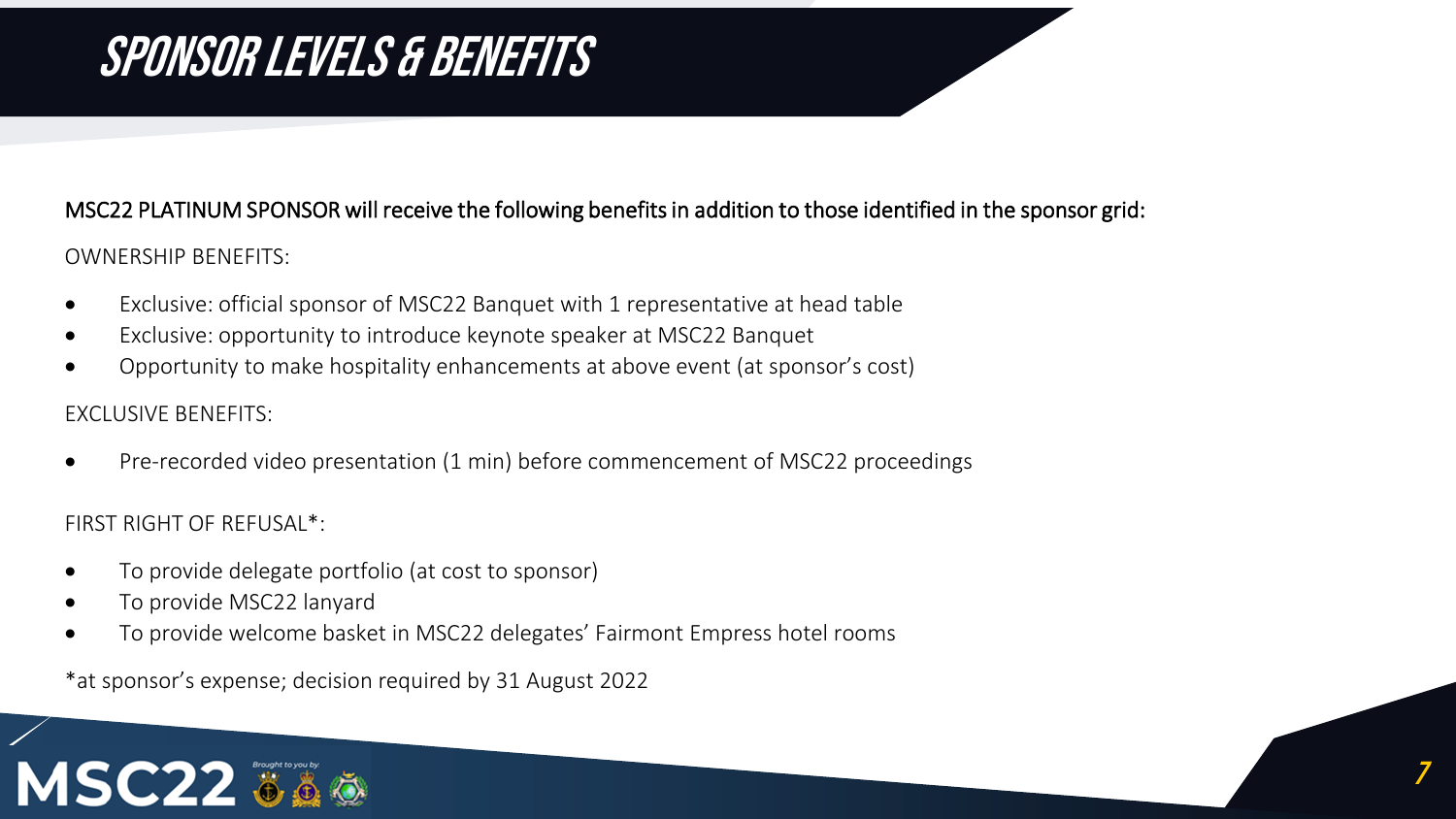#### MSC22 GOLD SPONSORS will receive the following benefits in addition to those identified in the sponsor grid:

#### OWNERSHIP BENEFITS:

- Official sponsor of one MSC22 Luncheon (if available) with 1 representative at Speaker's Table
- Exclusive: opportunity to introduce keynote speaker of sponsored luncheon
- Opportunity to make hospitality enhancements at above event (at sponsor's cost)

#### ENHANCED BENEFIT:

- Pre-recorded video presentation (1 min) before commencement of MSC22 proceedings after sponsored luncheon OPTIONAL\*:
- To provide delegate portfolio (at cost to sponsor)
- To provide MSC22 lanyard
- To provide welcome basket in MSC22 delegates' Fairmont Empress hotel rooms
- \* at sponsor's expense; Platinum Sponsor has first right-of-refusal until 15 September 2022

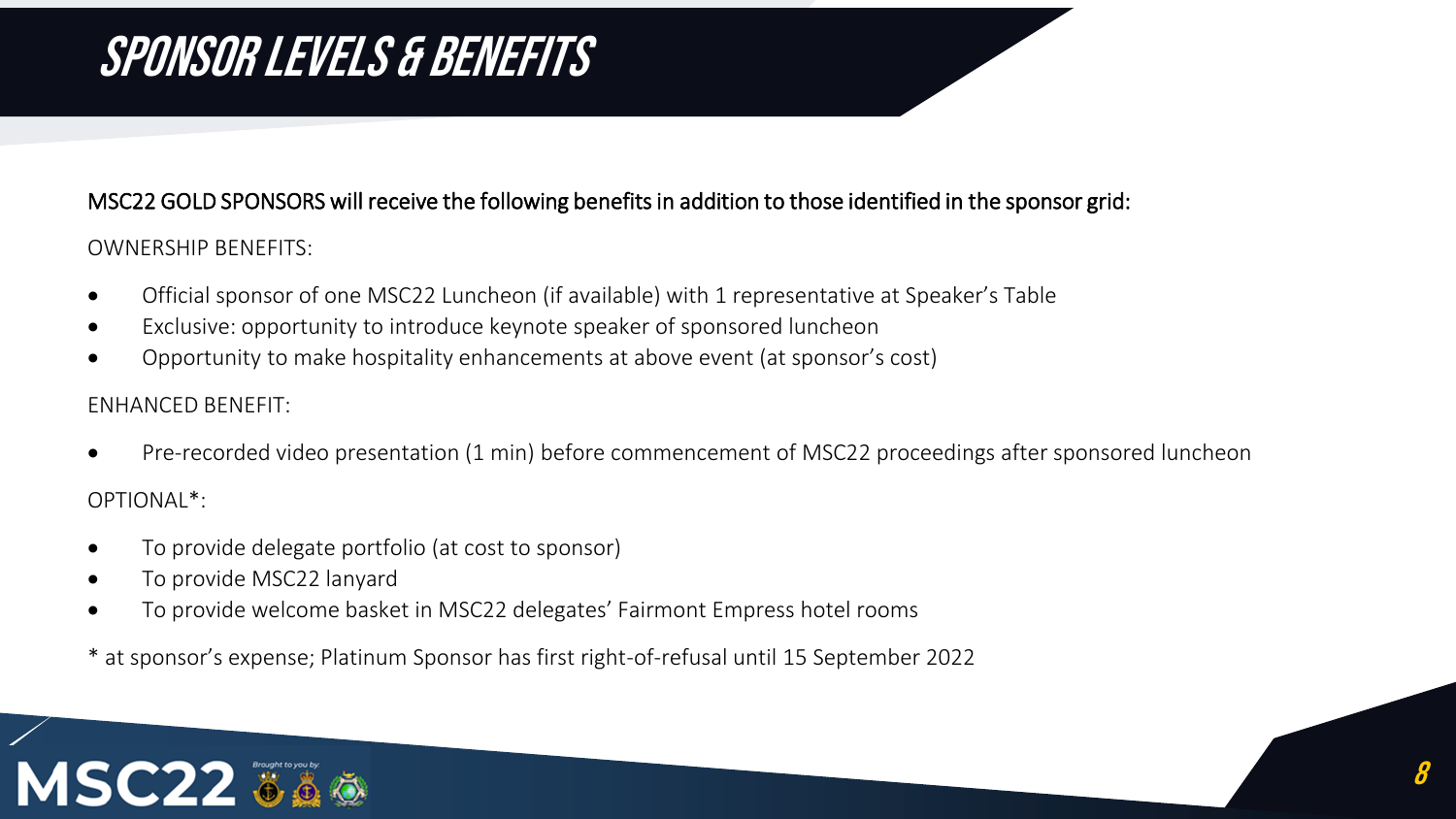#### MSC22 SILVER SPONSORS will receive the following benefits in addition to those identified in the sponsor grid:

OWNERSHIP BENEFITS:

- Official sponsor of either one MSC22 continental breakfast or one health break
- Opportunity to make hospitality enhancements at above event (at sponsor's cost)

![](_page_8_Picture_5.jpeg)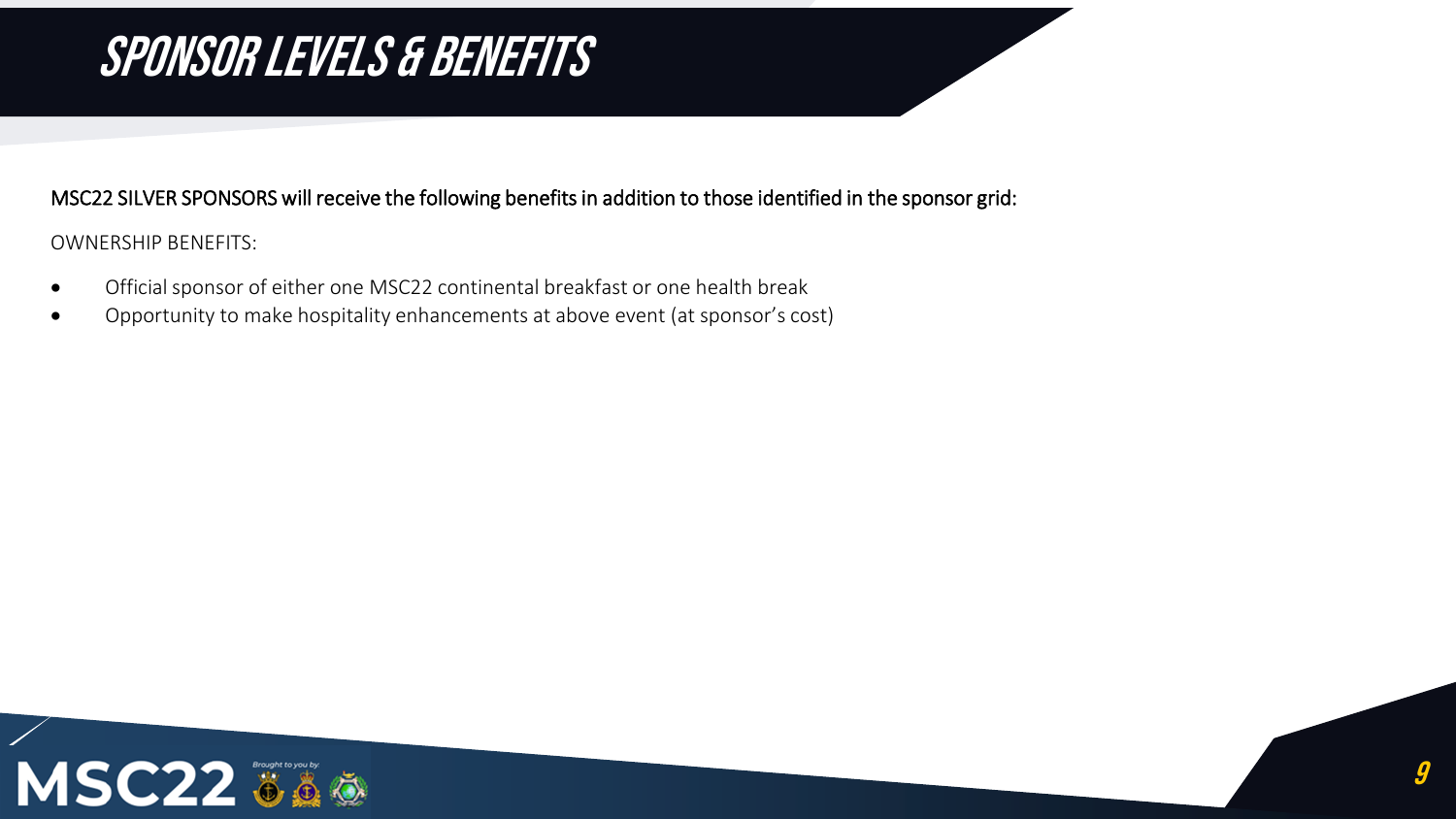## MSC VIRTUAL SESSIONS

#### MSC Virtual Sessions:

A continuing series of popular live virtual presentations by leading experts spotlighting topical maritime security issues. Recordings of these sessions are [available on-line.](https://mscconference.com/msc-virtual-sessions/)

- Over 1400 unique individuals have viewed live these MSC Virtual Sessions
- A further 2500 views of the MSC Virtual Session recorded videos

![](_page_9_Picture_5.jpeg)